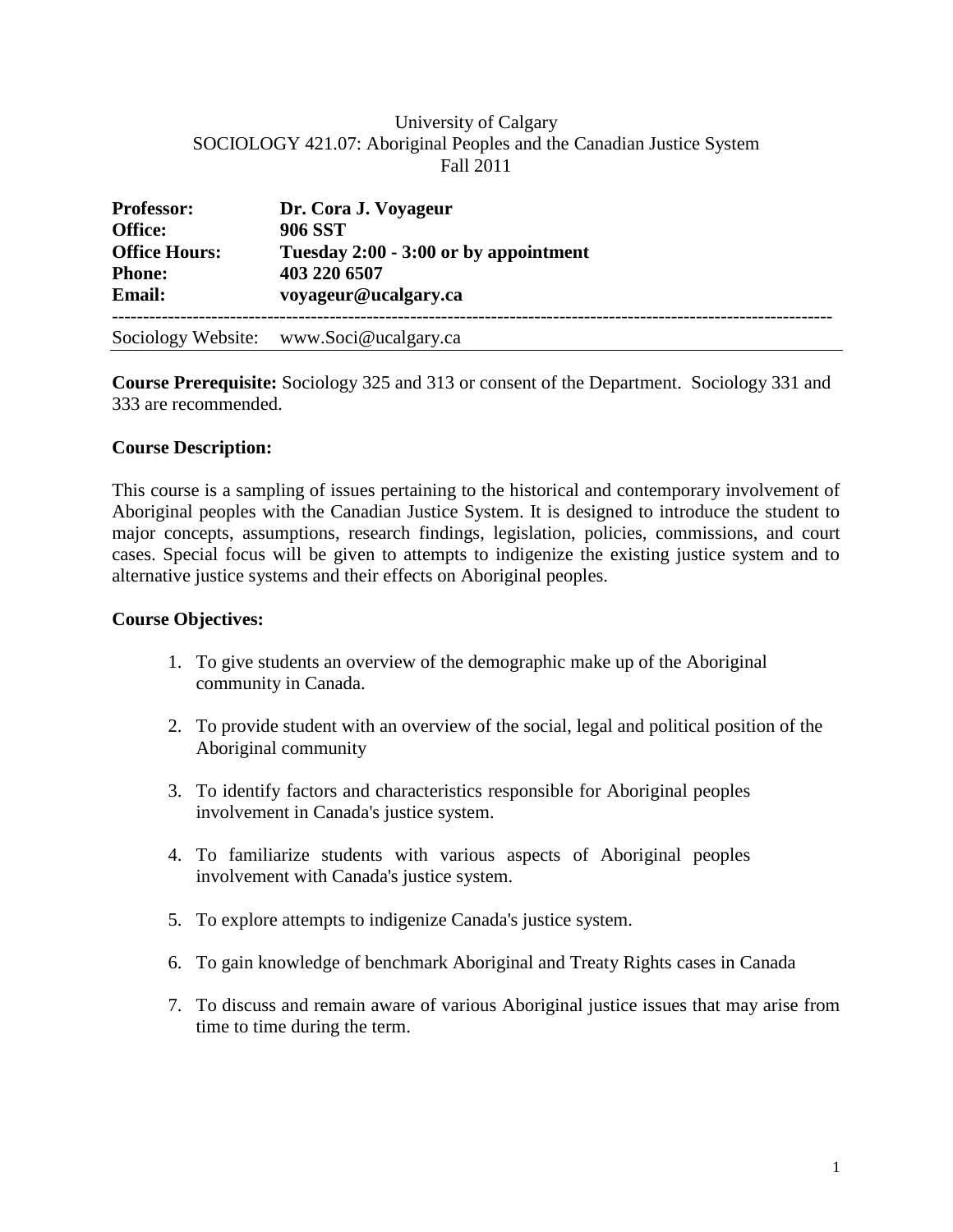### **Course Format:**

Classes will combine several formats: lectures based on topics in the text, group discussions of issues raised in lectures, class presentations, guest lectures, videos, class questions, and in-class assignments. I generally do not cover the assigned readings in class and lecture from additional materials on the topic.

## **Required Texts:**

- Green, Gordon Ross. 1998. Justice in Aboriginal Communities. Saskatoon: Purich Publishing.
- Dickson-Gilmore, Jane and Carol La Prairie. 2005. Will the Circle be Unbroken: Aboriginal Communities, Restorative Justice, and the Challenges of Conflict and Change.

#### **Evaluation:**

#### **1. Closed Book Examinations 55%**

There will be 1 midterm examination and 1 final examination. The examinations will cover lectures, guest lectures, videos, and reading materials scheduled up to the exams. This means that students will also be responsible for readings/topics not yet covered in class.

Examinations will be a combination of any or all of the following: multiple choice, definition, short answer, and essay questions. This manner of testing allows the student to demonstrate varying methods of academic skill. I do not expect the student to rely solely on rote memory. I expect application, analysis, synthesis, and integration of course materials into your reasoned and concise answers.

The short answer and essay questions require a reasonable standard of writing. Poor spelling, disjointed or incomplete sentences, poor grammar and punctuation, inadequate sentence and paragraph structure only detract from the ideas you are trying to express and will negatively impact your mark.

The exams are non-cumulative. This means that midterm exam will cover materials from the first day of class to end of the October 25 class. The final exam will cover materials from the midterm to the last day of class. Although the materials on the midterm are not explicitly tested on the final, the theory and perspectives covered before the midterm could be useful in your argumentation on the final exam. In other words, do not forget everything you learned prior to the mid-term. The dates and assigned weights for exams are as follows:

| Midterm                  | October 27                | 25% |
|--------------------------|---------------------------|-----|
| <b>Final Examination</b> | Date set by Registrar 30% |     |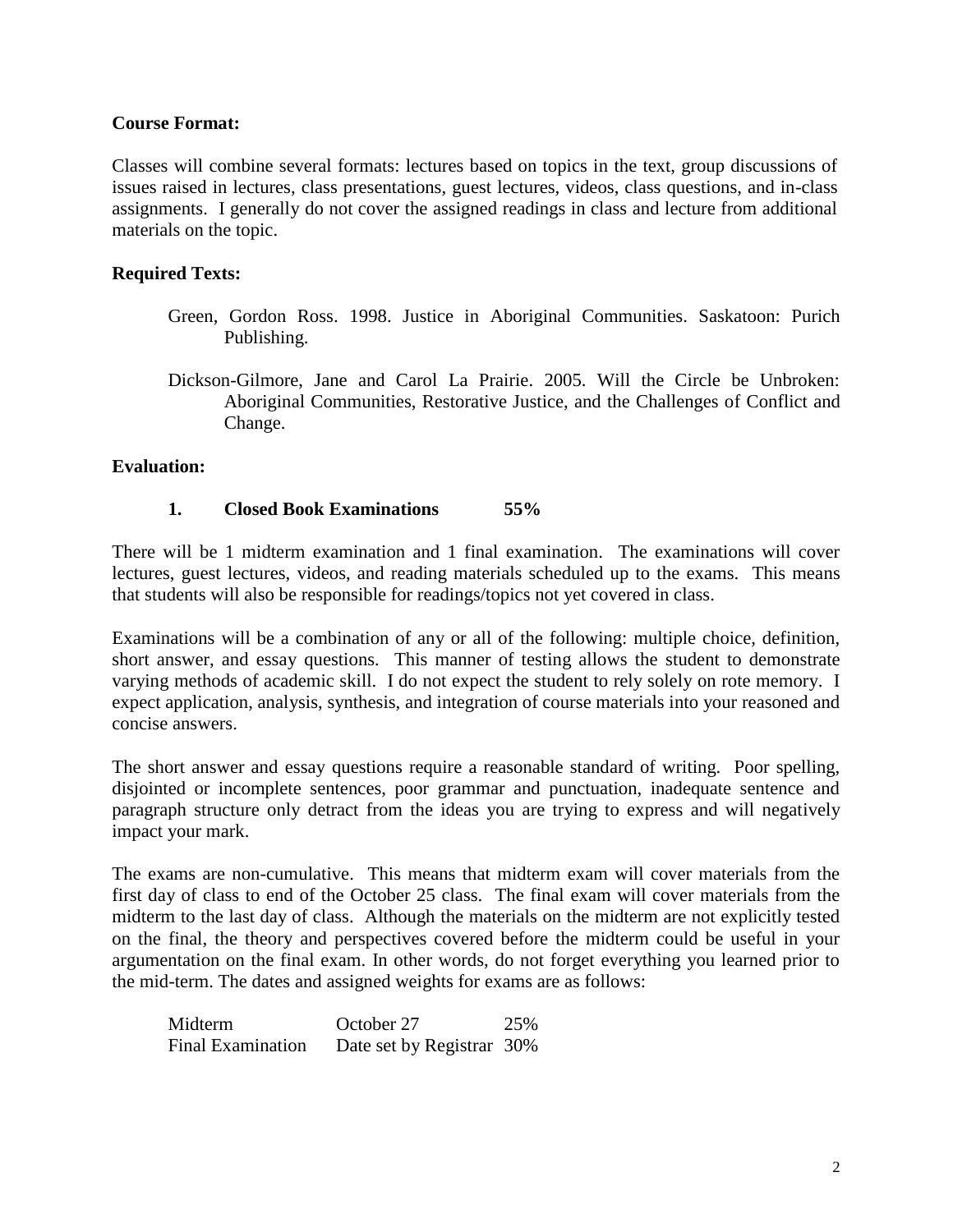If you miss the midterm for a documented, legitimate reason, the weight and testable materials will be applied to the final exam and you will be given a cumulative final exam. I will not give you a make-up exam. You must provide a note from your family doctor documenting your ailment and you must contact me within 48 hours of the missed exam. Otherwise you will receive a score of zero for the midterm.

**If you miss the final exam for a valid reason**, contact the Sociology Department Office at the University of Calgary (220-6501) within 48 hours to apply for a deferred exam no later than the deadline indicated in the 2010/2011 University of Calgary Calendar at http://www.ucalgary.ca/pubs/calendar/2010/how/How\_HD.htm. Otherwise, again, university regulations require that you receive a score of zero on the final exam.

## **2. Group Presentation 35%**

i) *Presentation 25%*

Students must make a group presentation in class. The presentation will be based on a landmark Supreme Court of Canada case dealing with Aboriginal or Treaty Rights in Canada. Your presentation should be approximately 45 minutes and deal with the genesis, the argumentation, the outcome, and the implications of the decision for Aboriginal people and mainstream society. You are expected to provide supplementary materials (outlines, analysis etc.) to fellow students and then to lead a class discussion. Students are also encouraged to complement their presentation with additional materials such as overheads, illustrations, maps, flowcharts, photographs, examples, etc. Be creative!

# *ii) Colleague Assessment 10%*

Your group members will evaluate your contribution to the group project so you must do your share of the work. If you receive a participation grade of "0" from all of your fellow group members then you will not receive a grade for the poster presentation.

# **3. Class Participation/ In-class Activities 10%**

Students have an opportunity to gain additional marks by taking part in discussion groups, for bringing newspaper/magazine article about Aboriginals and the justice system and presenting them to the class for discussion, or other class activities. You cannot participate and will not receive these marks if you do not attend class. Materials brought to class or produced by in-class activities will be handed in to me with the signatures and I.D. numbers of the participating members.

Each exam, paper, group presentation, and class participation/in-class activities will be worth 100 points. Final grades will be assigned according to the University of Calgary's 4-point grading system based on the following percentage distributions: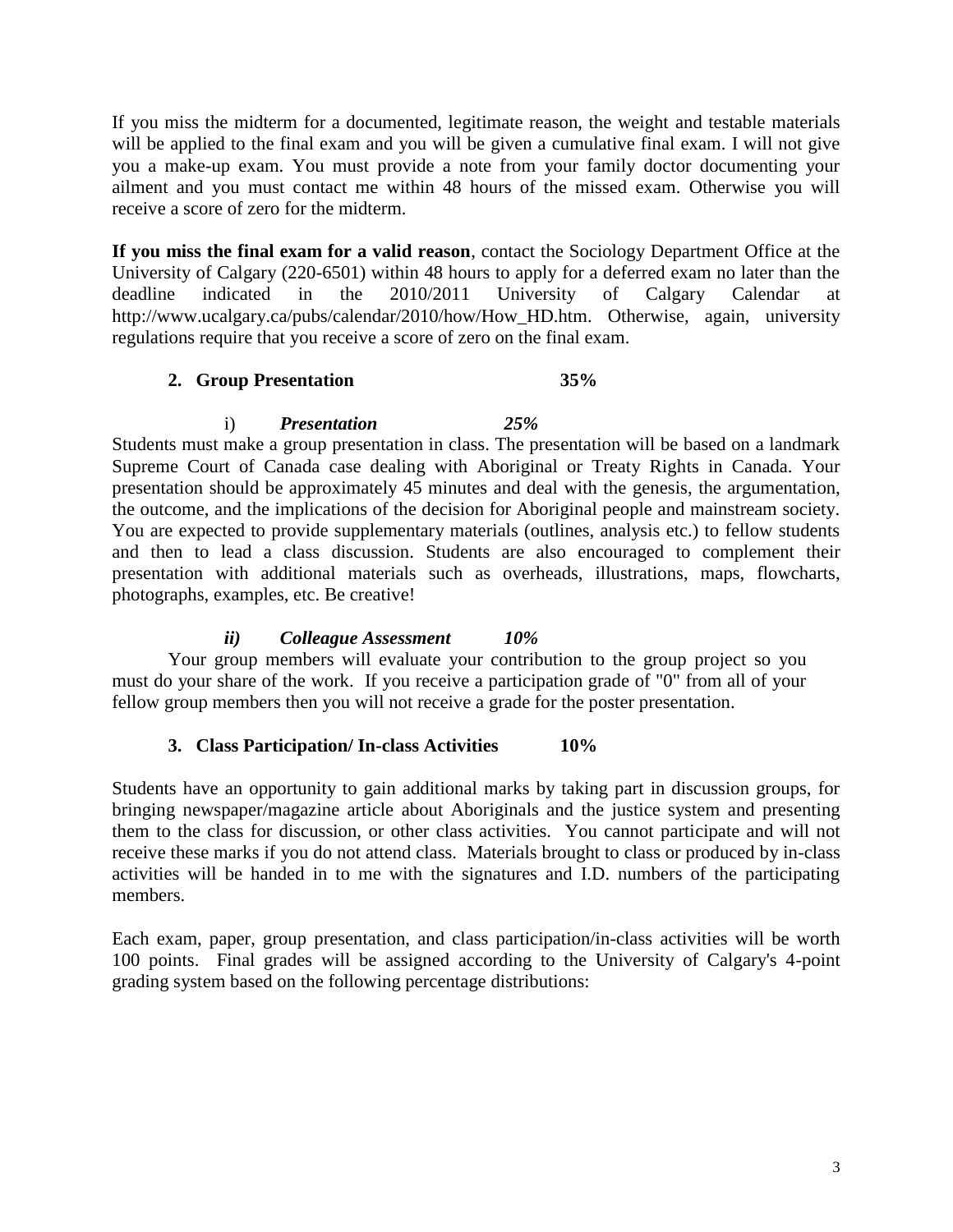| Percentage | Grade         | Meaning             |
|------------|---------------|---------------------|
| $95+$      | $A+$          | Outstanding         |
| $89 - 94$  | A             |                     |
| $86 - 88$  | $A -$         |                     |
| $82 - 85$  | $B+$          | <b>Very Good</b>    |
| $79 - 81$  | B             |                     |
| $76 - 78$  | <b>B-</b>     |                     |
| $72 - 75$  | $C+$          | Good                |
| $68 - 71$  | $\mathbf C$   |                     |
| $64 - 67$  | $C-$          |                     |
| $60 - 63$  | $\mathbf{D}+$ |                     |
| $55 - 59$  | D             | <b>Minimal Pass</b> |
| 0<br>- 54  | F             | Fail                |

Feel free to consult me if you have any questions or concerns regarding grades.

**NOTE: Receiving credit in all components of this evaluation is mandatory to obtain a passing grade in this course. This means that if you do not hand in an assignment, do not receive participation marks, do not make a class presentation, receive a group presentation participation grade of "0" from all of your fellow group members, or do not write the exams, then you will receive the grade of "F" in this course.**

**Exam Policies:** You must provide advance notice to the instructor if you are unable to take an exam. All requests for deferral of an examination due to health reasons must be accompanied by written documentation as outlined in the University Calendar and should be obtained while the student has the physical or emotional problem rather than after recovery.

**Freedom of Information and Protection of Privacy (FOIP):** The Freedom of Information and Protection of Privacy (FOIP) legislation disallows the practice of having student's retrieve assignments from a public place, e.g., outside the instructor's office, the department office, etc. Term assignments must be returned to students individually, during class or during the instructor's office hours; if a student is unable to pick up their assignment from the instructor, they may provide the instructor with a stamped, self-addressed envelope to be used for the return of the assignment.

**Research Ethics:** Students are advised that any research with human subjects such as interviews (including interviews with family and friends), opinion polling, and unobtrusive observation must have the approval of the Department of Sociology's Ethics Committee. Students MUST NOT undertake research projects with human subjects with discussing the topic with me and getting my approval to proceed.

**Safewalk:** The University of Calgary provides a "safe walk" service to any location on Campus, including the LRT, parking lots, bus zones, and campus housing. For Campus Security/Safewalk call 220-5333. Campus Security can also be contacted from any of the "Help" phones located around Campus.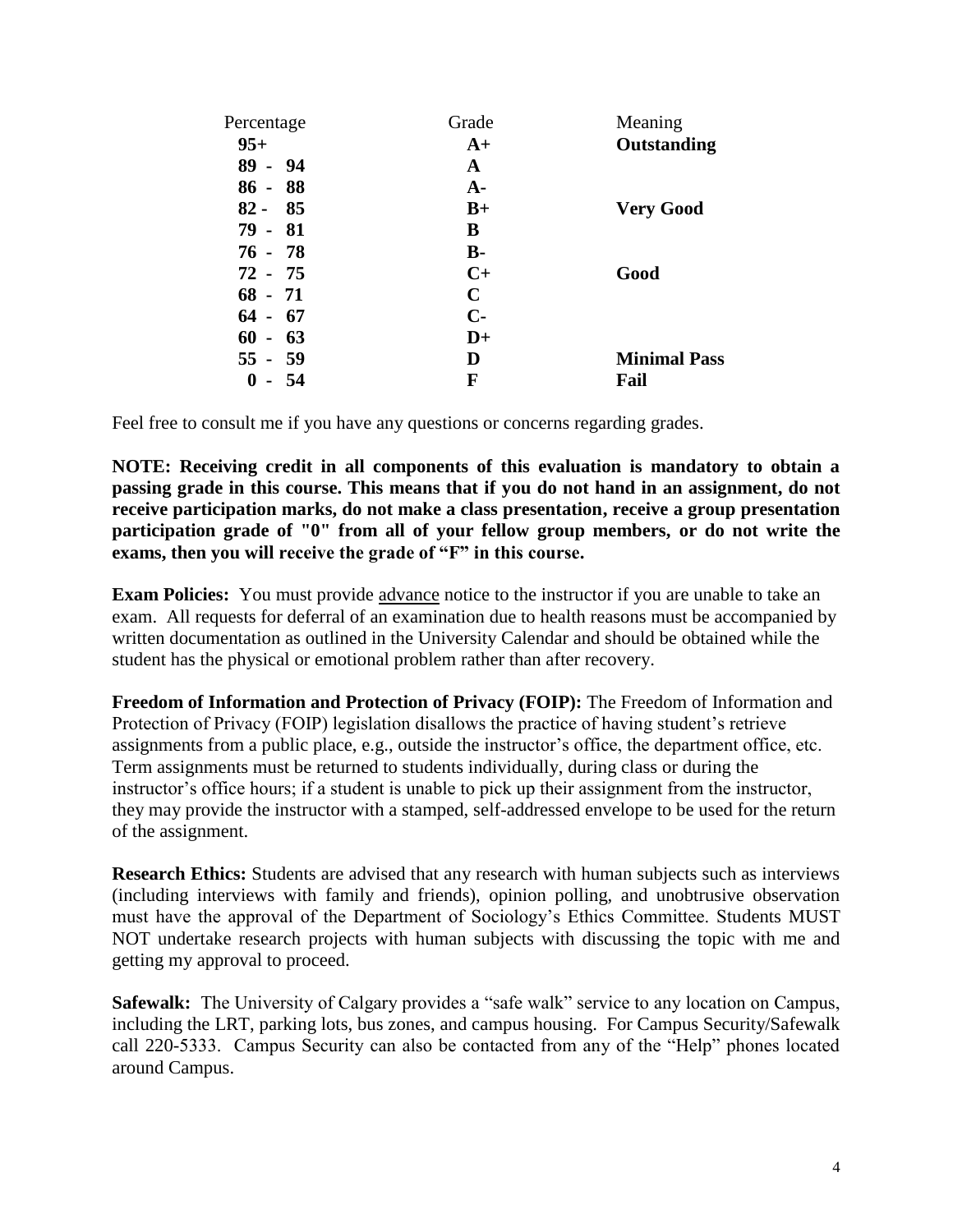**Academic Misconduct:** Cheating is regarded as a serious academic offense. Students are advised to consult the University Calendar, which presents a Statement of Intellectual Honesty and definitions and penalties associated with cheating, plagiarism, and other academic misconduct.

**Academic Accommodation:** Students with a disability, who require academic accommodation, need to register with the Disability Resource Centre (MC 295, telephone 220-8237). Academic accommodation letters need to be provided to course instructors no later than fourteen (14) days after the first day of class. It is a student's responsibility to register with the Disability Resource Centre and to request academic accommodation, if required.

**Handing in Papers Outside of Class, Returning Final Papers and Release of Final Grades:** When students are unable to submit papers at class, they should make arrangements to hand in their papers directly to the instructor or teaching assistant rather than at the Sociology Department main office. Final papers will not be returned through the Sociology Department main office. The Freedom of Information and Protection of Privacy (FOIP) legislation disallows the practice of having students retrieve assignments from a public place, (i.e., outside an instructor's office, the department office, etc.). Students who want their final papers returned by mail must attach a stamped, self-addressed envelope with the paper. Otherwise final papers will only be available for pick-up during the instructor's office hours at the end of this term or the beginning of the next term. Final grades are not posted by the Sociology department. They are only available online.

**Electronic Classroom Etiquette:** My classroom is not an internet café! While in my classroom I expect your undivided attention and expect you to be fully engaged. This means no talking on cell phones, listening to music on earphones, checking emails, text messaging, facebooking or MSNing, surfing the internet or engaging in any other type of internet/or electronic activity during my class. Audio or video recording of lectures, using verbatim note taking programs, or taking photographs in the classroom is not permitted. Remember that students beside you and behind you can see your computer screen. Please ensure that your cell phones, blackberries, pagers, or any other electronic devices are turned off for the duration of the class. Those who choose to ignore these rules will be asked to leave my classroom immediately. Students who have been asked to leave my classroom must meet with me before returning. Students taking class notes on a laptop computer will be asked to close their laptops from time to time to answer questions or engage in classroom discussions.

**My Teaching Philosophy:** I believe that learning is an active rather than a passive activity. You must be actively involved in your own education. I can assist you in the learning process but I cannot do it for you. Although attendance is not mandatory, I urge you to attend class regularly. Class discussions, issues raised in class, and information obtained from videos will be on the exams. Unless you are in class, you will not have access to that information. I like to provide a learning environment in which students are taken **out** of their comfort zones. Your ideas may be challenged by me and by your fellow students. We will be dealing with sensitive and sometimes contentious issues. Your opinion may differ from your classmates', so please remember to be respectful of opinions that differ from your own.